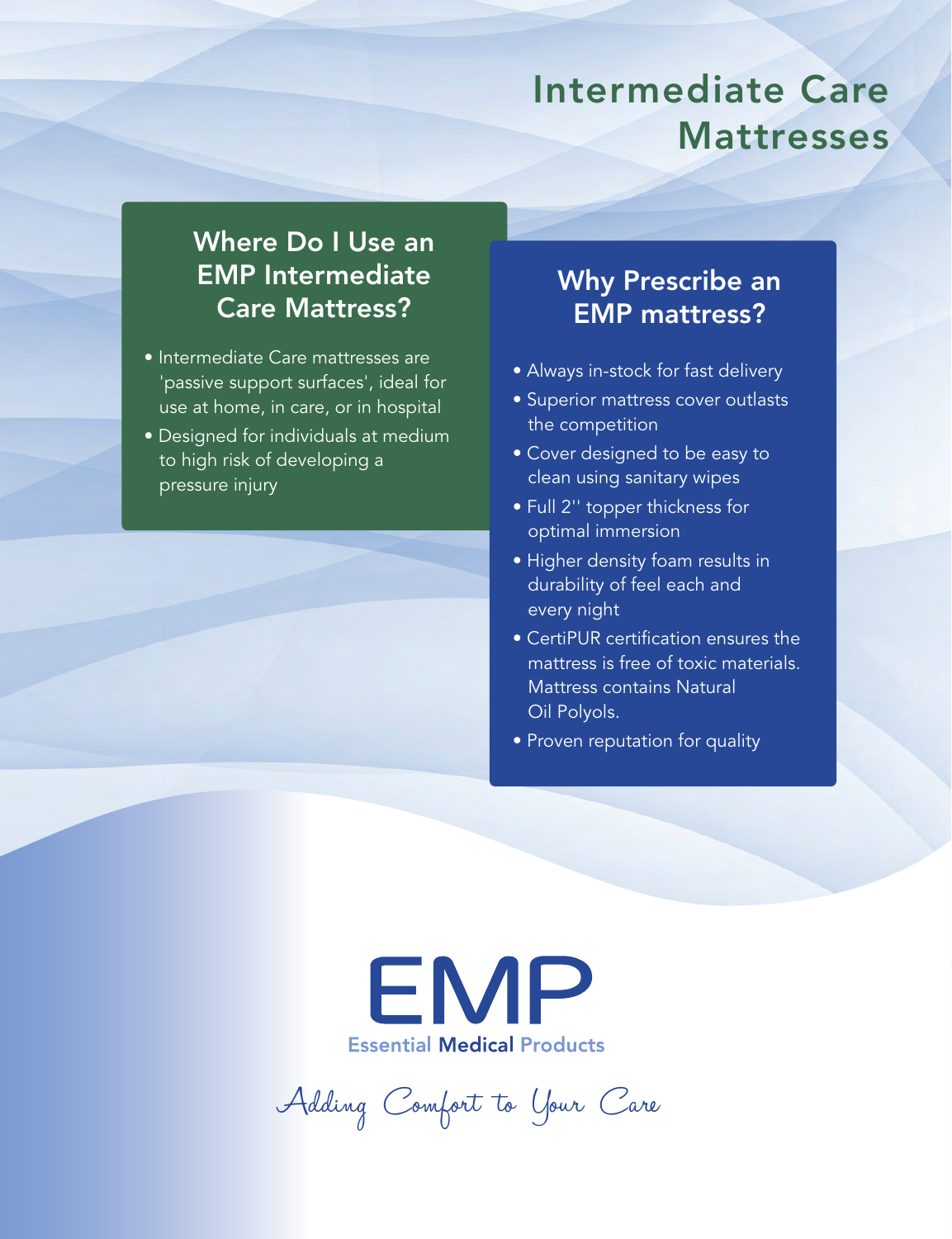## LTC 2500 Comfort Mattress

2" Plush Foam Comfort Layer  $\begin{picture}(180,10) \put(0,0){\dashbox{0.5}(10,0){ }} \put(10,0){\circle{10}} \put(10,0){\circle{10}} \put(10,0){\circle{10}} \put(10,0){\circle{10}} \put(10,0){\circle{10}} \put(10,0){\circle{10}} \put(10,0){\circle{10}} \put(10,0){\circle{10}} \put(10,0){\circle{10}} \put(10,0){\circle{10}} \put(10,0){\circle{10}} \put(10,0){\circle{10}} \put(10,0){\circle{10}} \put(10$ 4" Multi-zone Medium-firm Core

Combines a top comfort layer and multi-zoned core, enhancing comfort and support over vulnerable areas. Also available with a built-in base layer (MBP-500), protecting the bottom of the mattress when used on a wire-spring base platform.

Key Considerations:

#### 2" Latex Foam Comfort Layer \*\*\*\*\*\*\*\*\*\*\*\*\*\*\*\*\*\*\*\*\*\*

4" Multi-zone Medium-firm Core

- Functional choice for individuals not at risk for pressure **P** sore development
- Recommended for individuals requiring a **F** medium-firm mattress
- Functional choice for prevention of heat build-up **H** and sweating
- Good choice for bedside stability and **T** preventing entrapment
- Good choice for ease of movement on **M** bed surface
- Recommended weight capacity is 250 lbs **W**

**P - Pressure, F - Firmness, H - Heat, T - Transfers, M - Bed Mobility, W - Weight**

# www.essentialmedicalproducts.com Essential Medical Products 604 952 7005 cs@essentialmedicalproducts.com

### **P - Pressure, F - Firmness, H - Heat, T - Transfers, M - Bed Mobility, W - Weight**



## LTC 7000 Latex Mattress

Highly Resilient Pressure Absorption

Naturally conforms to the body`s contours for optimal support and relief from pressure points. Will not break down or take body impressions. A highly resilient product with superior comfort and a long service life.

#### Key Considerations:

- Best choice for individuals at risk for pressure **P** sore development
- Recommended for individuals requiring a **F** highly supportive surface
- Best choice for prevention of heat build-up **H** and sweating
- Best choice for bedside stability and **T** preventing entrapment
- Best choice for ease of movement on **M** bed surface
- Recommended Weight Capacity is 350 lbs **W**

2" Plush Foam with Grid-pattern-cut Comfort Layer wwwwwwwwwwwwwww 4" Multi-zone Medium-firm Core

# LTC 4000 Ultra 55 Gel-In Mattress

Ultra Stable Border to Prevent Entrapment

Triple layer mattress with full height transfer borders ensures stability during transfers and when performing ADL's. Helps prevent entrapment between mattress and bedside rails.

Key Considerations:

- Best choice for individuals at risk for pressure **P** sore development
- Recommended for individuals requiring a firm mattress **F**
- Good choice for prevention of heat build-up **H** and sweating
- Best choice for bedside stability, and for preventing entrapment **T**
- Gel-infused viscoelastic foam top layer may impair bed mobility for some individuals **M**
- Recommended Weight Capacity is 400 lbs **W**



# Superior Mattress Cover

2" Gel Infused Top Memory Foam Comfort Layer v-v-v-v-v-v-v-v-v-v-v-v-v-v-v-v 4" Multi-zone Medium-firm Core

LTC Emersion cover material ensures resistance to hair oils, massage lotions and degradation with repeated cleaning using hospital sanitizing products. All-way stretch ensures optimal immersion when pressure redistribution is essential. The material is fluid-proof, non-allergenic, antibacterial, and antimicrobial.



### LTC 3500 Active Care Mattress

Optimal Choice for Ease of Movement

Designed for clients with muscle weakness who find it difficult to move in bed. Combines a top contour cut comfort layer to reduce shear and multi-zoned core enhancing pressure distribution over vulnerable areas.

Key Considerations:

- Functional choice for individuals at risk for pressure **P** sore development
- Recommended for individuals requiring a medium-firm mattress **F**
- Functional choice for prevention of heat build-up **H** and sweating
- Good choice for bedside stability and preventing entrapment **T**
- Best choice for ease of movement on bed surface **M**
- Recommended weight capacity is 350 lbs **W**

# 2" Mattress Topper Thickness

A full 2" deep topper ensures optimal immersion when pressure distribution is critical. Mattresses with less than 2" of topper surface produce higher pressures, potentially increasing risk of pressure injury.

## Choose Bonded Or Low-Shear Construction

Bonded mattress construction includes the topper bonded to the core, a long-proven durable design. When choosing low-shear, the topper layer is designed to move when the mattress head or foot section is raised, dramatically reducing shear forces. Available in 35" or 36" widths in most mattress types.

# Low-Shear Option is Reconfigurable

Topper layer or core layer can be removed/reconfigured if desired, maximizing potential for a perfect fit and extended mattress life.

Slip sheets layer permits topper to slide reducing shear





Need a mattress for a heavier client? Visit our website for information on specialized products. EMP also offers a wide range of in-bed padding products, bed-side security pads and leaving-bed alarms.



## LTC 4000 Gel-In Mattress

For Prevention of Heat Build-up and Sweating

Advanced hybrid gel/foam technology with cooling gel infused into the Memory Foam top layer which results in a perfect balance of heat regulation and energy absorption. Maximum cooling ability for clients who sweat due to overheating.

Key Considerations:

- Best choice for individuals at risk for pressure sore development **P**
- Recommended for individuals requiring medium firmness **F**
- Best choice for prevention of heat build-up **H** and sweating
- Best choice for bedside stability and preventing entrapment **T**
- Gel-infused viscoelastic foam top layer may impair bed mobility for some individuals **M**
- Recommended Weight Capacity is 350 lbs **W**

### LTC Bariatric and Ultra-Bariatric Mattresses

Dual layer mattress designed for bariatric applications. Surface is both supportive and comfortable, offering medium-firm support. Overall mattress depth is 7". Choose Bariatric for clients weighing up to 500 lbs or Ultra-bariatric for clients weighing up to 700 lbs.

#### Key Considerations:

- Good choice for individuals at risk for pressure **P** sore development
- Recommended for individuals requiring a **F** medium-firm mattress
- Functional choice for prevention of heat build-up **H** and sweating
- No transfer borders reduced stability for **T** unassisted transfers
- Good choice for ease of movement on **M** bed surface
- Recommended Weight Capacity is 500 or 700 lbs **W**